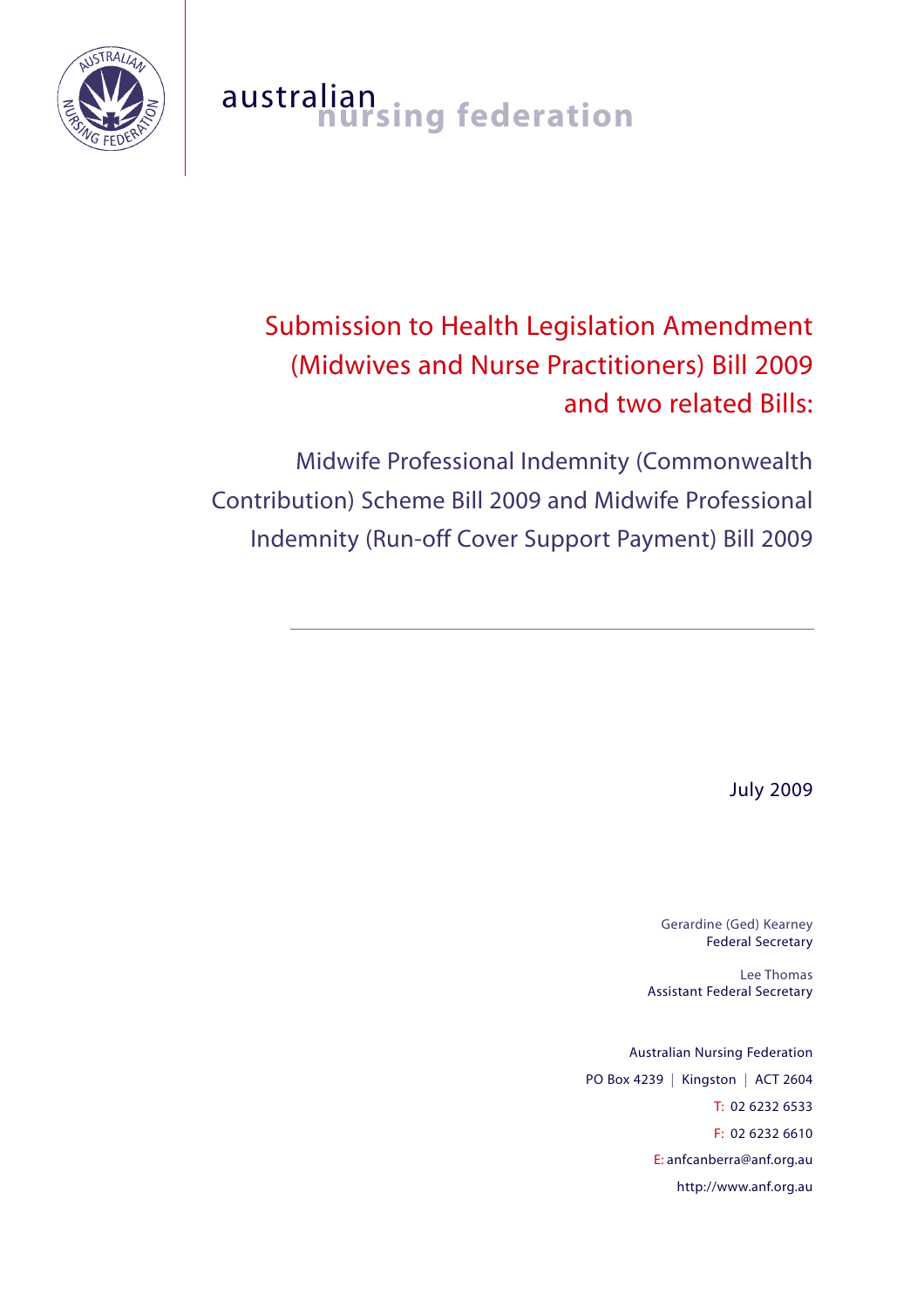#### 1. Introduction

The Australian Nursing Federation (ANF) was established in 1924. The ANF is the largest professional and industrial organisation in Australia for nurses and midwives, with Branches in each State and Territory of Australia.

With a membership of over 170,000 nurses and midwives, members are employed in a wide range of enterprises in urban, rural and remote locations in both the public and private sectors. The core business for the ANF is the professional and industrial representation of our members and the professions of nursing and midwifery.

The ANF participates in the development of policy in nursing and midwifery, nursing and midwifery regulation, health, community services, veterans' affairs, education, training, occupational health and safety, industrial relations, social justice, immigration, foreign affairs and law reform.

The ANF is pleased to provide comment to the development of the Health Legislation Amendment (Midwives and Nurse Practitioners) Bill 2009 and two related Bills: Midwife Professional Indemnity (Commonwealth Contribution) Scheme Bill 2009 and Midwife Professional Indemnity (Run-off Cover Support Payment) Bill 2009.

#### 2. The disciplines of nursing and midwifery

Nursing is a unique discipline which places a central emphasis on the holistic care of individuals, families, and communities, providing health care to people across their lifespan. Nursing encompasses a person-centred approach to care, which places emphasis on illness prevention and health promotion in theory and in practice. Nurses work independently or as collaborative members of a health care team in settings which include hospitals, rural and remote nursing posts, Indigenous communities, schools, prisons, aged care homes, the armed forces, universities, TAFE colleges, mental health facilities, statutory authorities, general practice offices, businesses, occupational health, professional organisations and people's homes.

Nurses provide professional and holistic care in a range of circumstances. They work to promote good health, prevent illness, and provide care for the ill, disabled and dying. Nurses also work in non-clinical roles in the promotion of a safe environment; in education and in advocacy; they conduct research, participate in developing health policy and systems of health care management.<sup>1</sup> Nursing places considerable emphasis on the relationship between health and human rights.

Midwifery is a woman centred, primary health care discipline founded on the relationship between women and their midwives. Midwives focus on a woman's health needs, her expectations and aspirations and recognise every woman's responsibility to make informed decisions for herself, her baby and her family with assistance, when requested, from health professionals.<sup>2</sup>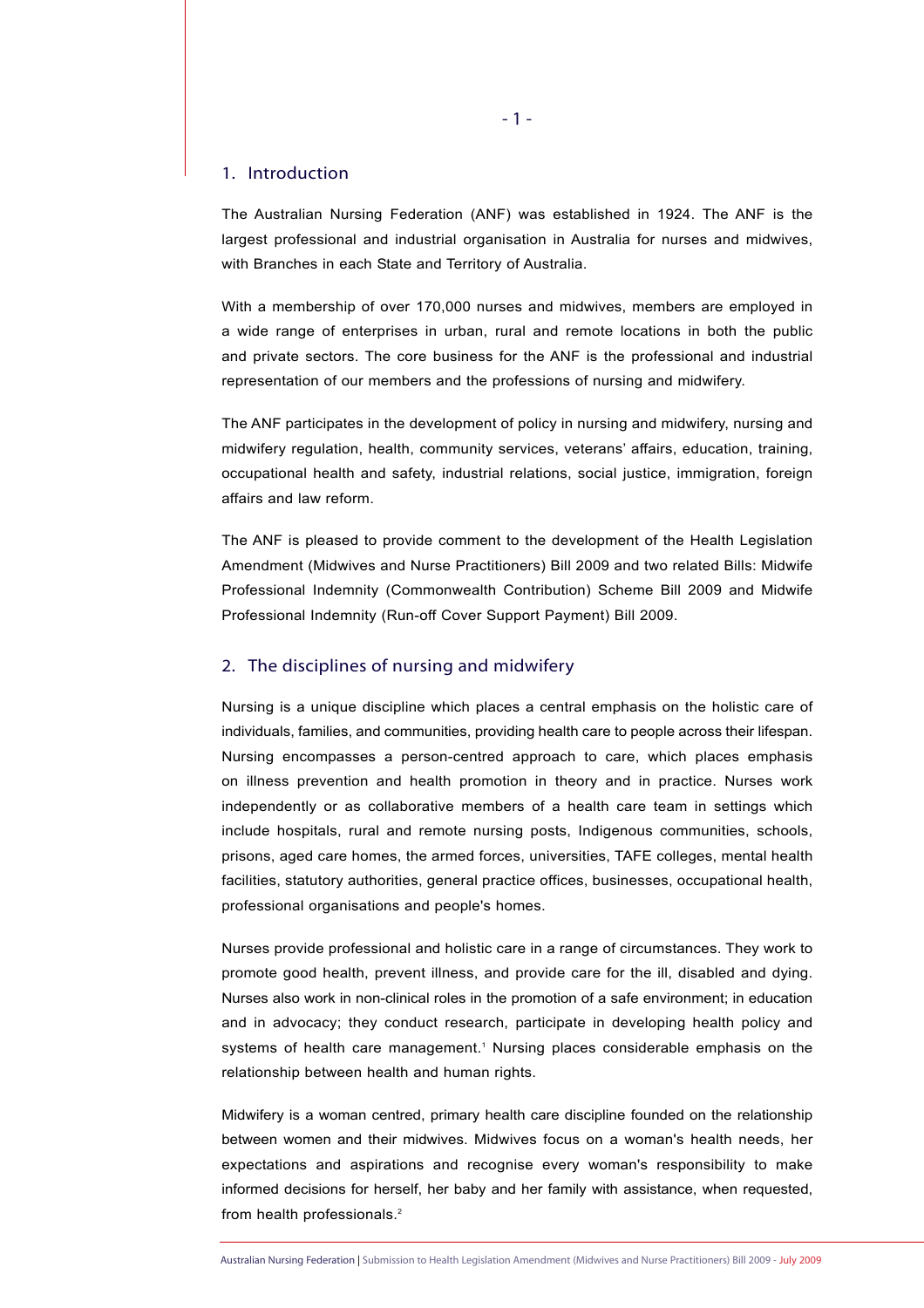The midwife is recognised as a responsible and accountable professional who works in partnership with each woman to give the necessary support, care and advice during pregnancy, birthing and the postpartum period, to conduct births and to provide care for the newborn and infant. This care includes preventative measures, the promotion of normal birth, the detection of complications in mother and child, the accessing of medical care or other appropriate assistance and the carrying out of emergency measures.

#### 3. The nursing and midwifery professions

Nurses and midwives form the largest health profession in Australia, providing health care to people across their lifespan. Nurses and midwives are the most geographically dispersed health professionals in Australia, working in homes, schools, communities, general practice, local councils, industry, offshore territories, aged care, retrieval services, rural and remote communities, Aboriginal and Torres Strait Islander health services, hospitals, the armed forces, universities, mental health facilities, statutory authorities, general businesses, and professional organisations.

There is a combined total of 244,360 registered and enrolled nurses actually employed in nursing in Australia, with  $18,297$  of these being midwives. $3$  Nurses and midwives comprise over 55% of the entire health workforce.<sup>4</sup>

Nursing and midwifery are therefore key professions to engage in achieving the aim of Australia as the healthiest country by 2020.

# 4. Nurse and Midwife Practitioners

A nurse practitioner is a registered nurse educated to function autonomously and collaboratively in an advanced and extended clinical role. The nurse practitioner role includes assessment and management of clients using nursing knowledge and skills and may include but is not limited to the direct referral of patients to other health care professionals, prescribing medicines, and ordering diagnostic investigations. The nurse practitioner role is grounded in the nursing profession's values, knowledge, theories and practice and provides innovative and flexible health care delivery that complements other health care providers. The scope of practice of the nurse practitioner is determined by the context in which the nurse practitioner is authorised to practice.<sup>5</sup>

Although relatively new in Australia the nurse practitioner role is gathering a growing body of evidence to support its effectiveness.<sup>6</sup> With a key element of their role being the nursing model of practice with an emphasis on health promotion and preventative health care, the nurse practitioner role is designed to augment those of other providers of health and medical services.<sup>7</sup>

In order to practice as a nurse practitioner in Australia, a registered nurse who is a nurse practitioner candidate must undergo a process of authorisation in which the nurse regulatory authority sanctions the practice of a nurse practitioner within their jurisdiction.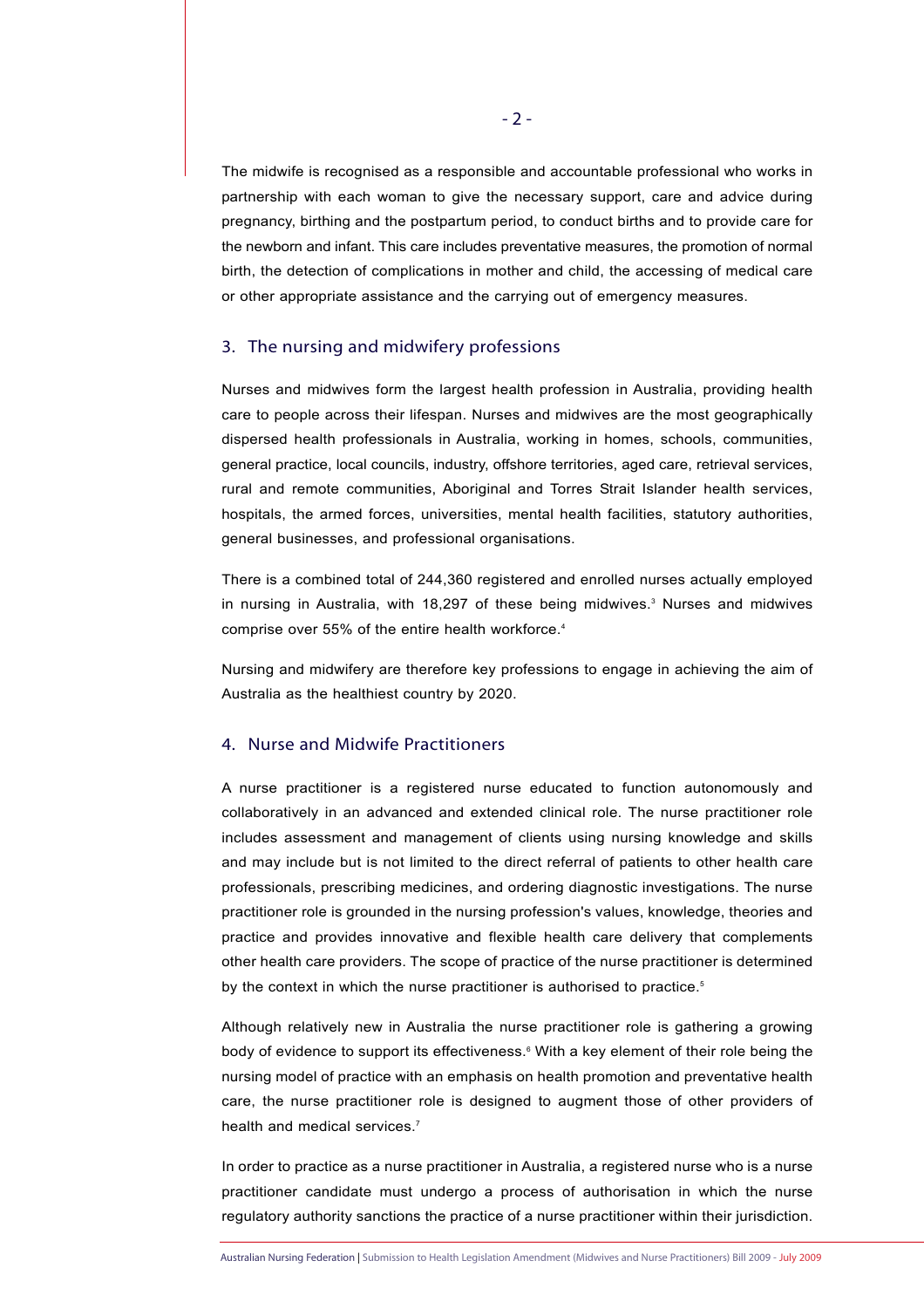The authorisation process invests legal authority and responsibilities on the person so authorised.<sup>8</sup>

Within the universal provision of health care, nursing and midwifery have the right to determine the nature and parameters of nursing and midwifery care, to examine current practice and to explore new models of nursing and midwifery care, thereby responding in a dynamic way to changing individual and community needs. The nurse practitioner role was developed as a response to perceived gaps in health service delivery, and as a means then of meeting community needs.

Midwifery does not currently have a similar mechanism in place for authorising a midwife through regulation as a midwife practitioner. This means that whereas the title 'nurse practitioner' is a protected title, 'midwife practitioner' is not, and the midwifery profession has not yet agreed on a national definition. The exception to this is in New South Wales where the precedent has been set by the NSW Nurses and Midwives Board for a process for authorising midwives as "midwife practitioners'.

The ANF policy statement titled 'nurse and midwife practitioners'<sup>9</sup> clearly outlines the position that both nurses and midwives who practice as clinicians at this advanced level should be operating under comparable definitions, educational preparation pathways and regulatory mechanisms, as shown in the excerpts below:

*A nurse or midwife practitioner is a registered nurse or midwife who has been authorised by the state or territory nursing and midwifery regulatory authorities to use the title. The authorisation process should ensure that the registered nurse or midwife applying for authorisation has undertaken appropriate postgraduate education or equivalent to support their practice and have provided evidence of their ability to consistently practise autonomously and at an advanced level.*

*The role of the nurse or midwife practitioner is characterised by clinical assessment and therapeutic management of health and illness presentations within their scope of practice. This may include the initiation of diagnostic investigations, the prescription of medicines, and referral to other health care providers. Nurse and midwife practitioners practice in metropolitan, rural and remote areas of Australia, in both the public and private sectors, and in all clinical areas.* 

*Nurse and midwife practitioners work in collaboration with other health care providers, such as doctors, other nurses and midwives and allied health professionals as well as with governments, service providers and consumers. Collaboration and cooperation is essential for optimal health outcomes.10*

The ANF's policy regarding educational preparation for nurse and midwife practitioners is that the minimum educational level is preparation at Masters level or equivalent for the clinical area of practice, supported by relevant clinical experience.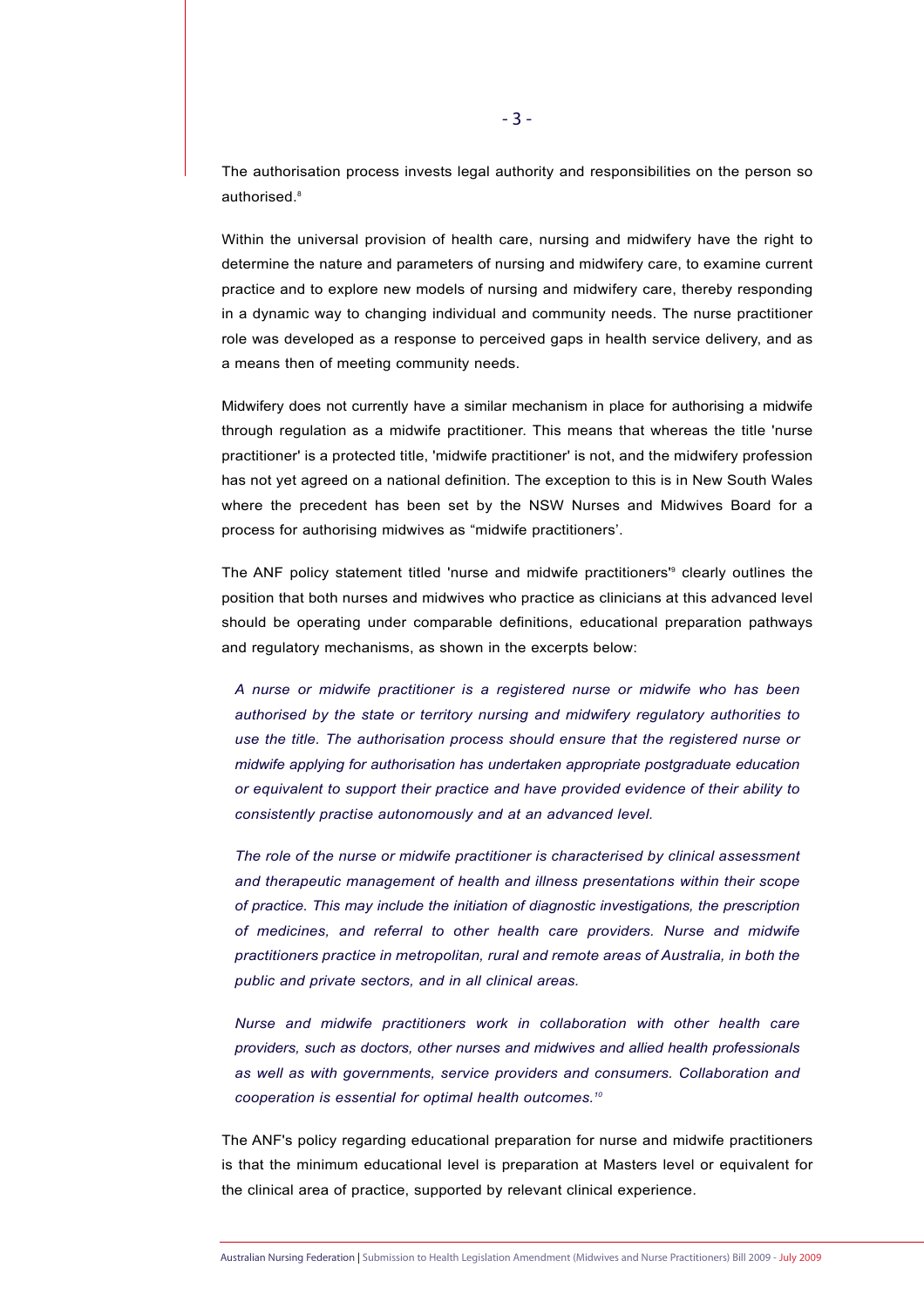# 5. Health Legislation Amendment (Midwives and Nurse Practitioners) Bill 2009 and related Bills (Midwife Professional Indemnity)

#### 5.1 Overview of amendments

The ANF welcomes the opportunity to make comment on the Health Legislation Amendment (Midwives and Nurse Practitioners) Bill 2009 and related Bills (Midwife Professional Indemnity) - referred to hereafter as Bill 2009. The proposed Bill 2009 supports the Australian Government's 2009-2010 Budget measures by facilitating new arrangements to enhance and expand the role of nurse and midwife practitioners which allow them to take a greater role in providing quality health and aged care.

The ANF has been lobbying for many years now for the role and function of nurse practitioners and appropriately qualified midwives to be recognised for the significant contribution these clinicians make to the health and aged care sector. The ANF has argued that this role has not been able to fulfil its full potential due to constraints imposed through legislative barriers to access to Medicare Benefits Schedule (MBS) rebates and Pharmaceutical Benefits Scheme (PBS) subsidised medicines for their clients.

The ANF therefore applauds the Minister for Health and Ageing for acknowledging nurse and midwife practitioners, through the introduction of this proposed Bill 2009, the enactment of which will provide for greater access for the community to health and aged care services. Specifically this will be through the amendments to the Health Insurance Act 1973 and the National Health Act 1953 which will enable nurse and midwife practitioners to:

- **request appropriate diagnostic imaging and pathology services for which Medicare** benefits may be paid, and
- **PERICIPE CERTAIN PERICIPES n** prescribe certain medicines under the PBS.

The 2009-2010 Federal Budget measures also provide for the creation of new Medicare items, and referrals under the MBS from these health professionals to specialist/ consultant physicians.

The ANF also congratulates the Minister for Health and Ageing for acting so swiftly on recommendations from the Maternity Services Review, which can be achieved through the amendments to Bill 2009 as described above.

### 5.2 Eligibility for participation

As outlined in the proposed Bill 2009, a core criterion for the new MBS and PBS arrangements is that the nurse and midwife practitioner is an 'eligible nurse practitioner' or 'eligible midwife'.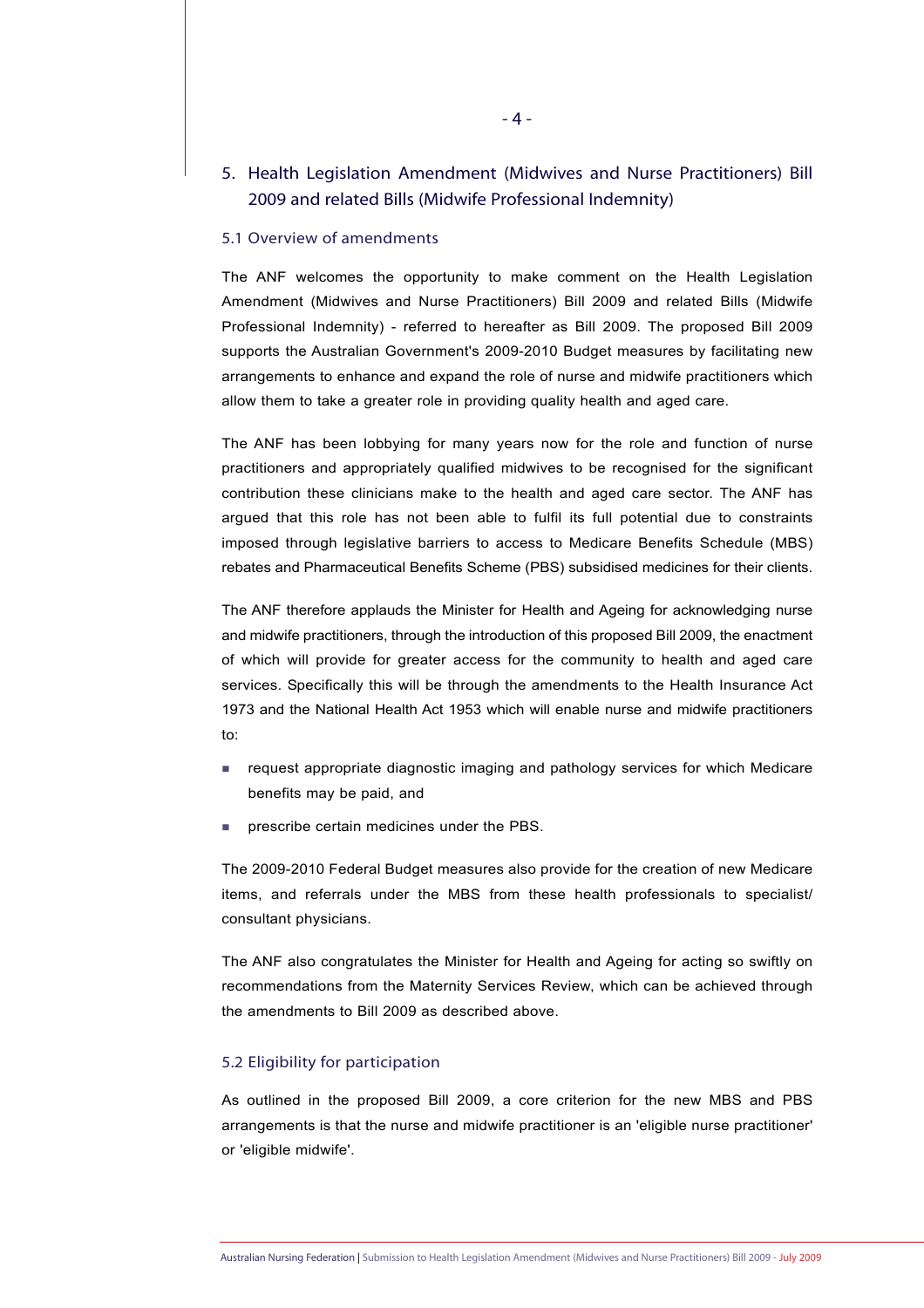#### 5.2.1 Eligibility criteria

In Section 21 of the proposed Bill 2009, as outlined in the Explanatory Memorandum, an 'eligible midwife' is defined "as a person who is a midwife and meets the requirements specified in the regulations for the purpose of the definition of eligible midwife".

Section 21 (3) outlines that the requirements that may be specified in the regulations may include one or more of the following:

- To hold particular qualifications in midwifery
- To have particular experience in midwifery
- To be credentialled by a particular body

The ANF position on 'eligible midwife' in relation to the proposed eligibility criteria shown above is as follows:

- To hold particular qualifications in midwifery the ANF supports that the midwife must be licensed or registered to practice midwifery by or under a law of the Commonwealth, a State or a Territory; and in addition, that the midwife is authorised as a midwife practitioner by or under a law of the Commonwealth, a State or a Territory (with the title 'midwife practitioner' being protected in legislation);
- To have particular experience in midwifery the ANF supports that there be a period of the midwife having gained experience in the field of midwifery and considers that this be a minimum period of five years full time equivalent (FTE) experience (including one year FTE at an advanced practice level) in line with the entry requirement for a nurse practitioner:<sup>11</sup>
- To be credentialled by a particular body the ANF does not support this concept as a means to authorising a person under legislation as a 'midwife practitioner' and takes a strong position that the midwife hold a minimum educational level at Masters degree level or equivalent for their clinical area of practice, as discussed in more detail under 5.2.2.

In relation to 'eligible nurse practitioner' it is the ANF position that this person:

- be licensed or registered to practice as a nurse practitioner by or under a law of the Commonwealth, a State or a Territory and in addition, that the nurse is authorised as a nurse practitioner by or under a law of the Commonwealth, a State or a Territory (with the title 'nurse practitioner' being protected in legislation) - as is the current legislative mechanism;
- be a nurse who has gained a minimum period of five years full time equivalent (FTE) experience as a registered nurse, including three years FTE as a registered nurse in a specialty area and one year FTE at an advanced practice level in the relevant specialty area of practice;<sup>12</sup>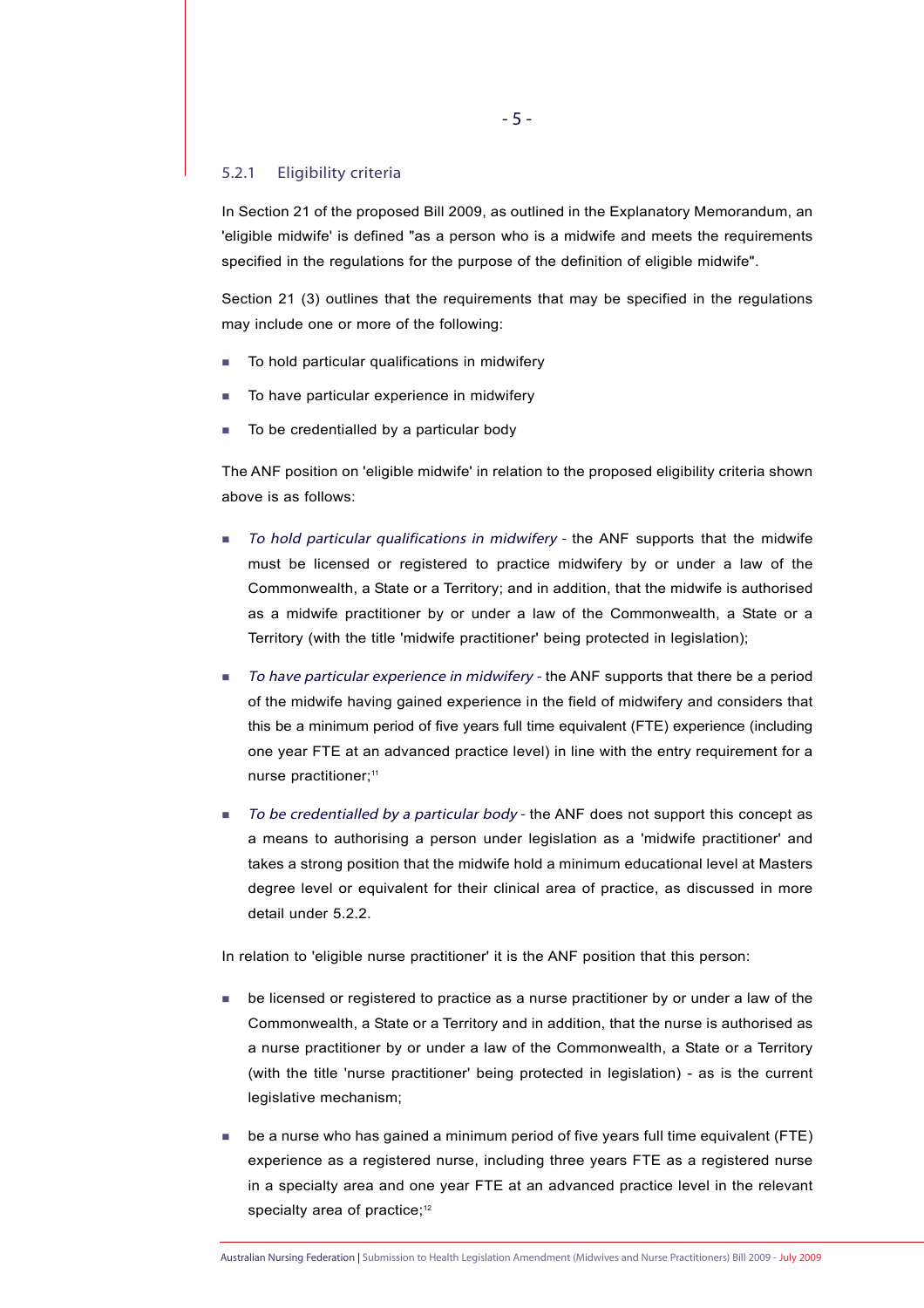hold a minimum educational level at Masters degree level or equivalent for the clinical area of practice.

#### 5.2.2 Educational pathway

The current educational pathway for a nurse practitioner in Australia, recognised by the Australian Nursing and Midwifery Council, is through "a Master's course approved by the nursing and midwifery regulatory authority that leads to registration, endorsement or authorisation as a nurse practitioner"13 The institutions approved by the regulatory authorities to conduct courses for nurses to apply for nurse practitioner authorisation are universities (those listed as Australian universities on the Australian Qualifications Framework Register and which meet the requirements of protocols A and D of the National Protocols for Higher Education Processes (2006) and are established by an Australian legislative instrument, as defined in Part 3 of the National Protocols).<sup>14</sup>

As stated under sections 4 and 5.2.1 of this submission, the ANF takes the position that the midwife practitioner should follow a similar educational pathway to the nurse practitioner by undertaking a master degree level midwifery program which includes essential elements of advanced clinical theory and practice, clinical research to advance the body of knowledge for midwifery, and theory and assessment in pharmaceutical competence specifically related to prescribing legislation and practice.

The ANF is concerned to institute a process for the preparation and endorsement of a midwife practitioner which assures the community and health care professional colleagues of a high standard of scholarly rigour coupled with clinical expertise. In addition, the ANF deems it critical that there be parity, between the process leading to conferring of nurse and midwife practitioner status by nursing and midwifery regulatory authorities for reasons of consistency in process in order to assure protection of the public.

The Australian College of Midwives has developed a program - Midwifery Practice Review (MPR) - which offers midwives who care for women a supportive peer review process to assist them to reflect upon and enhance their practice knowledge and skills."<sup>15</sup> The MPR program was developed to enable Australian midwives to demonstrate their competence, confidence and capacity in providing safe, high quality care within the normal scope of practice. The process is voluntary, is open to midwives in all areas of practice across Australia, and leads to credentialling by the Australian College of Midwives. The MPR program is seen to be just as relevant to newly graduated midwives as to those with more years of experience and fits within the College's broader professional development program.

As the program is designed for midwives functioning within their "normal scope of practice" and at all points along the experience trajectory, it clearly can not be viewed as the only educational mechanism for preparing a midwife for the advanced practice level required for entry to authorisation as an 'eligible midwife' under the proposed Bill 2009.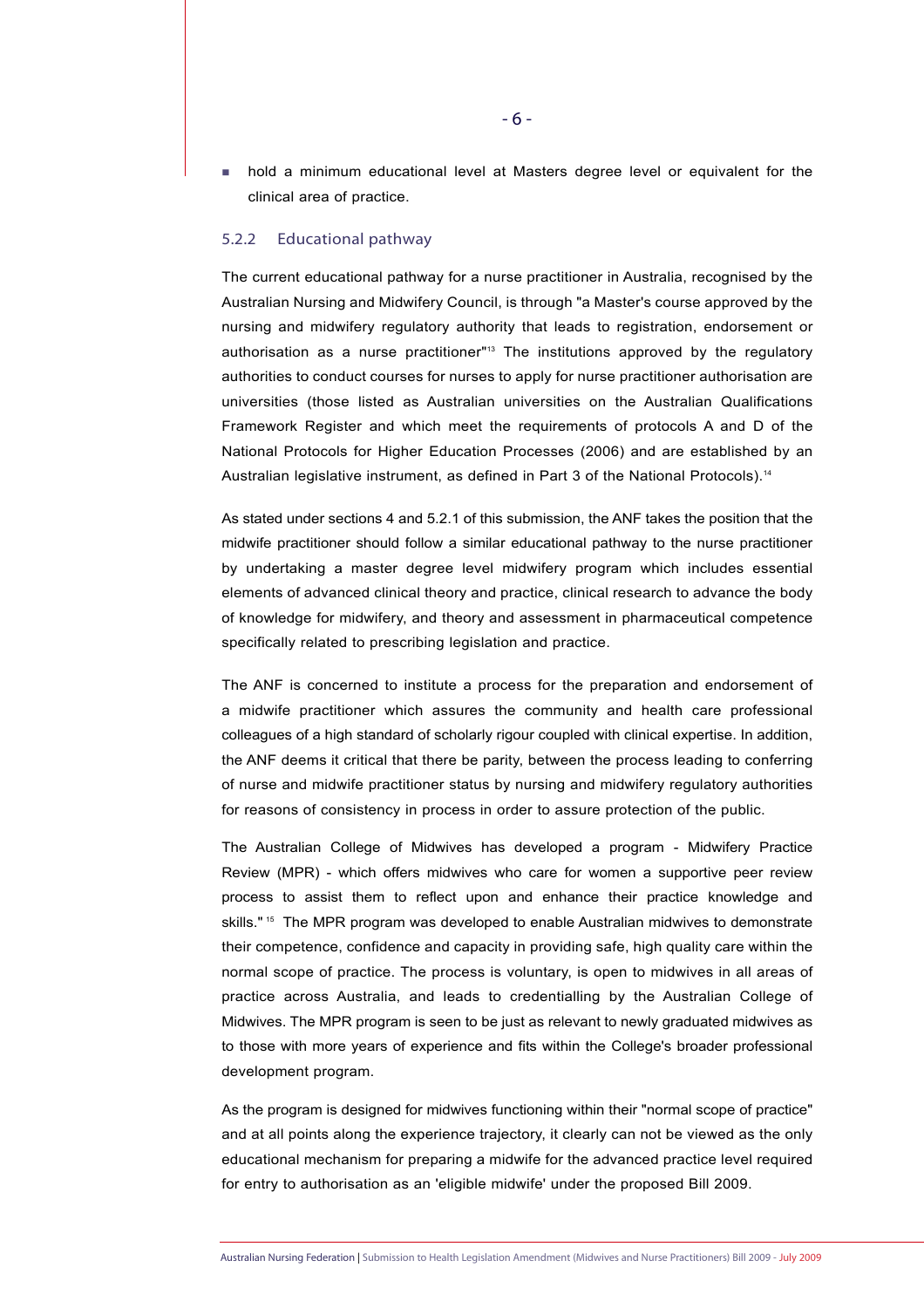Given the concerns outlined above relating to the definitions of 'eligible midwife' and 'eligible nurse practitioner', and the fact that the ANF is the largest professional and industrial body for nurse and midwives, the ANF believes it has an essential role in providing input into the development of details for the regulations to the proposed Bill 2009.

## 5.3 Consultation on Medicare inclusions

The ANF refers to the section in the Explanatory Memorandum to Bill 2009 under the heading of 'Medicare' and the issue of the inclusion of participating nurse and midwife practitioners under the MBS. This section states that as well as the Bill 2009 enabling participating nurse and midwife practitioners to request diagnostic imaging and pathology services appropriate to their scope of practice, there will be new MBS items created for services they provide in collaboration with doctors. Both participating nurse and midwife practitioners will be able to refer their patients, under the MBS, to specialists/consultant physicians.

The ANF welcomes the creation of Medicare items which will enable access to MBS rebates for the clients of participating nurse and midwife practitioners and thus improved access for the community to a choice for health professional services.

The ANF notes that it is intended that the precise details of these new MBS items will be finalised in consultation with professions and requests to be identified as the key professional group to be involved in the development of details of the secondary legislation to the proposed Bill 2009.

#### 5.4 Consultation on Pharmaceutical Benefits Scheme

The proposed Bill 2009 will amend the National Health Act to add participating midwives and nurse practitioners to allow them to be able to apply to become authorised to prescribe under the PBS.

The ANF notes that prescribing under the PBS will be limited to certain PBS medicines and will only be permitted within the scope of practice of an authorised midwife or nurse practitioner, and according to the legislation of the State or Territory in which they practice.

The ANF further notes that the Pharmaceutical Benefits Advisory Council (PBAC) will be consulted about the range of medicines that each group can prescribe and the circumstances under which the medicines can be prescribed. The ANF considers that the PBAC will require advice from relevant nurse and midwife clinical experts in their determinations as to the range of medicines and circumstances for prescribing. The current membership of the PBAC is weighted towards medicine. To ensure broad representation of expertise and perspective offered professions should be represented equally.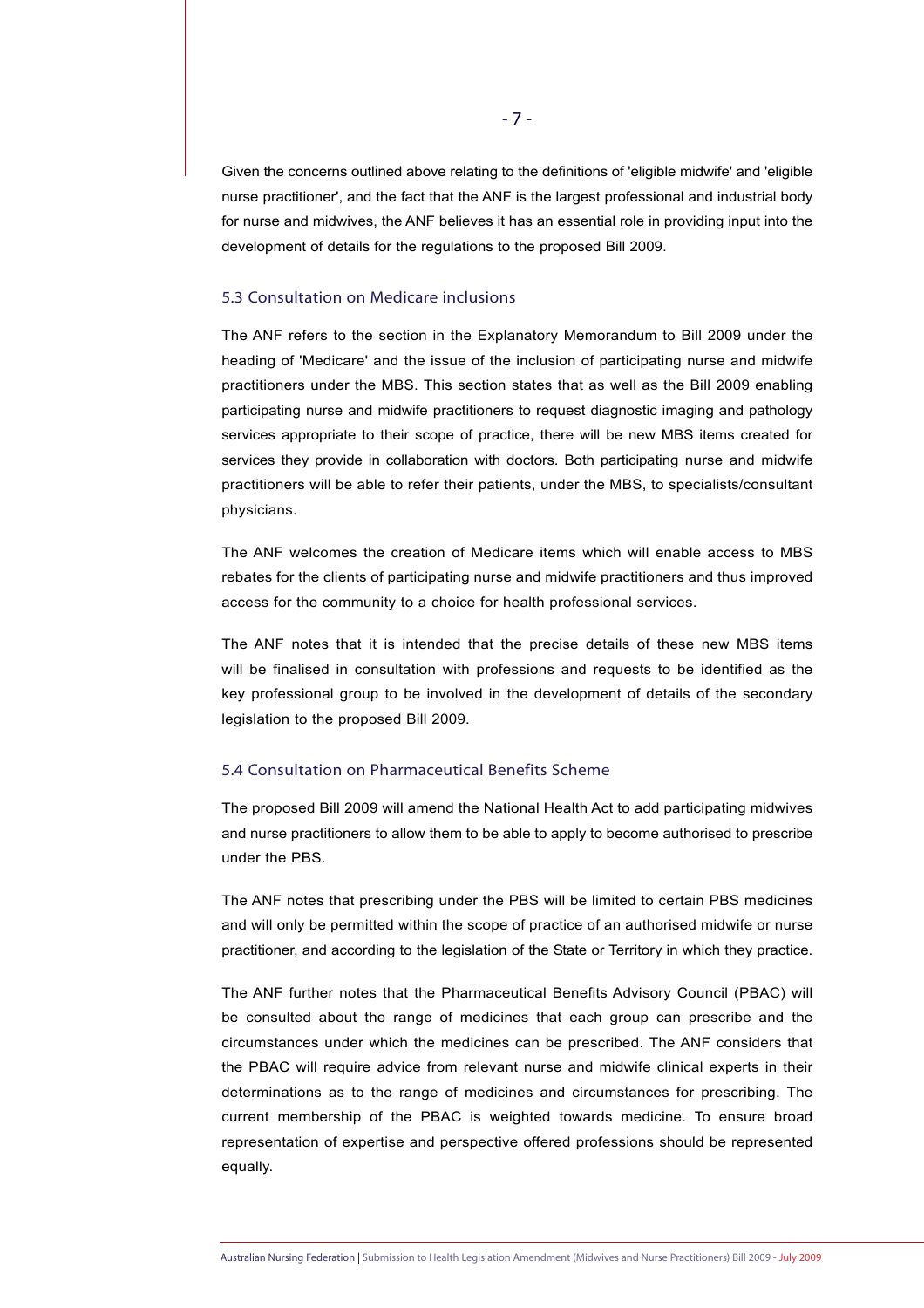Accordingly the ANF requests clarification as to the process that the PBAC will employ in determining the range of medicines that each group can prescribe. Such clarification includes whether the decisions will be undertaken by the PBAC itself, the Drug Utilisation Sub-Committee (DUSC) of the PBAC, or a specially constituted sub-committee of the PBAC; and how the designated committee will consult with the nursing and midwifery professions. The ANF is concerned that the current membership of both the PBAC and the DUSC does not include medicines experts from the nursing and midwifery professions. To ensure adequate input from all stakeholders the ANF urges the PBAC to seek appropriate nominations from the nursing and midwifery professions to participate in the decision making process. The ANF would welcome the opportunity to assist the PBAC in identifying suitable candidates.

#### 5.5 Consequential Amendments

#### Professional Indemnity Insurance

The ANF policy statement 'nurse and midwife practitioners' <sup>16</sup> says that nurse and midwife practitioners should have, or be provided with, adequate professional indemnity cover appropriate to their area of practice.

The Midwife Professional Indemnity (Commonwealth Contribution) Scheme Bill 2009 will enable the Commonwealth to contribute towards the availability of professional midwife services in Australia by providing Commonwealth assistance to support access by eligible midwives to arrangements that indemnify them for claims arising in relation to their practice of the profession of midwifery.

The ANF echoes sentiments expressed along with fellow members of the Australian Peak Nursing and Midwifery Forum (APNMF), in a recent submission to the exposure draft of Health Practitioner Regulation National Law 2009 (Bill B), that welcome the fact that obstacles to privately practising midwives accessing professional indemnity insurance have substantially been overcome following the Federal Government's budget initiative to support a professional indemnity insurance scheme for advanced practice midwives in private practice.

However, while it is pleasing that through this proposed Bill the Australian Government has recognised the need to support midwife practitioners who provide private practice midwifery services, the ANF remains concerned that the Federal Government's legislation on professional indemnity does not propose to cover the private practice of midwives where women elect to labour and birth at home. This means that the safety of the public will be gravely compromised by the application of c 101 (a) ii of Health Practitioner Regulation National Law 2009 (Bill B)17 to midwives when they are unable to purchase professional indemnity insurance to cover care of homebirths.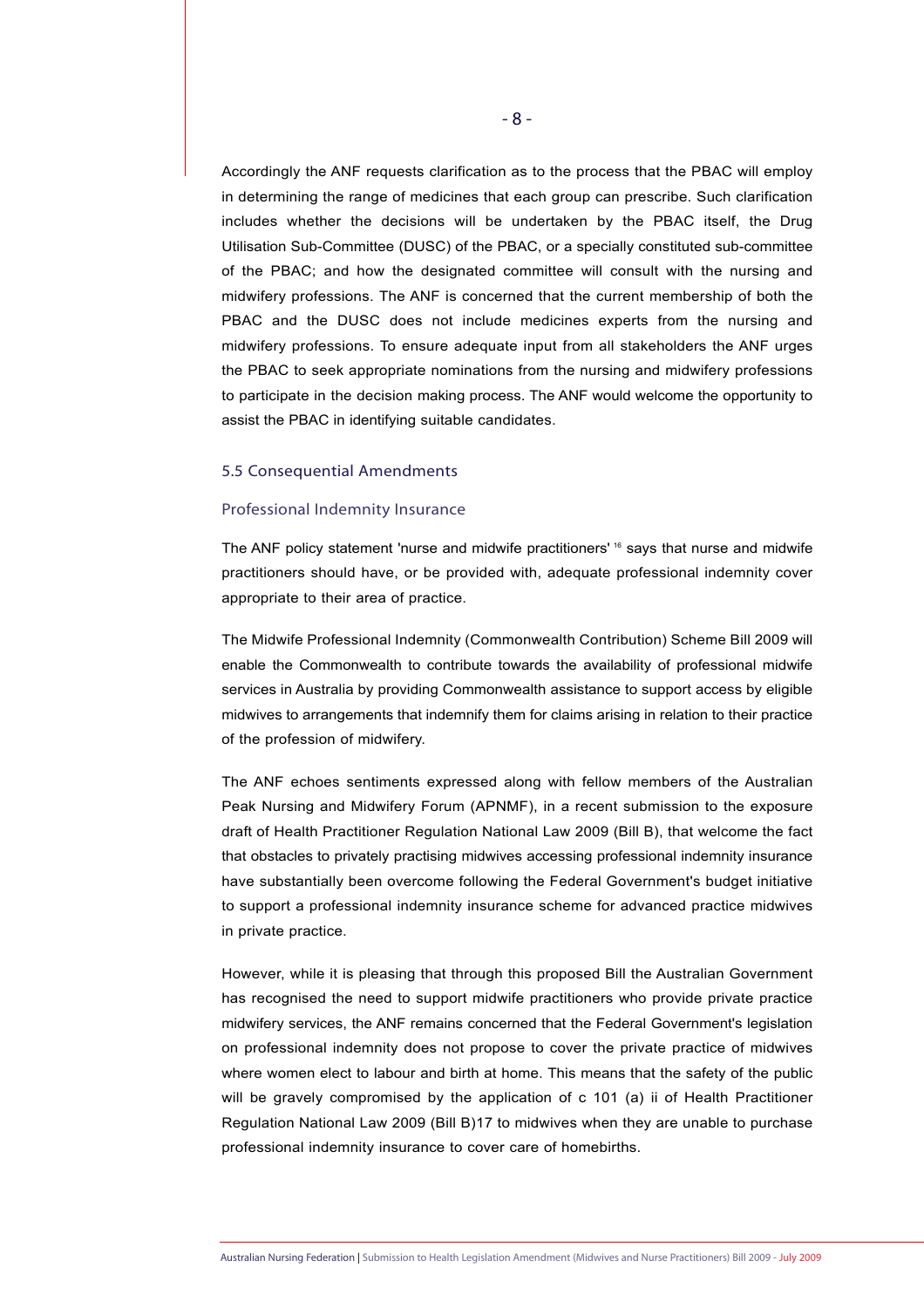Although only a small minority choose homebirth, women will continue to make this choice. Application of an insurance requirement that cannot be met by a midwife is likely to result in women giving birth without a registered midwife in attendance. Unregulated birth attendants, without accountability to professional standards of competence, ethics and conduct, and without obligations regarding maintaining emergency skills, are likely to fill the vacuum created by the forced withdrawal of registered midwives from homebirth. This will make homebirth very dangerous, even for low risk, healthy women for whom homebirth is currently a safe option.

The ANF South Australian Branch has proposed a Commonwealth supported no fault insurance scheme for private practice midwives similar to the scheme introduced in New Zealand in 2001. The Federal ANF supports such a scheme being introduced in Australia.

The ANF requests consultation on this issue to determine a resolution to have this situation remedied immediately.

#### Conclusion

The ANF has been pleased to be able to provide advice to contribute to the development of the Health Legislation Amendment (Midwives and Nurse Practitioners) Bill 2009 and two related Bills: Midwife Professional Indemnity (Commonwealth Contribution) Scheme Bill 2009 and Midwife Professional Indemnity (Run-off Cover Support Payment) Bill 2009.

The ANF has been a strong advocate for many years for the role and function of nurse and midwife practitioners to be recognised for the significant contribution these clinicians make to the health and aged care sector. The ANF has argued that this role has not been able to fulfil its full potential due to constraints imposed through legislative barriers to access to Medicare Benefits Schedule (MBS) rebates and Pharmaceutical Benefits Scheme (PBS) subsidised medicines for their clients. This proposed Bill 2009 supports the Australian Government's 2009-2010 Budget measures by facilitating new arrangements to enhance and expand the role of nurse and midwife practitioners which allow them to take a greater role in providing quality health and aged care.

The ANF policy statement titled 'nurse and midwife practitioners' clearly articulates the position that both nurses and midwives who practice as clinicians at this advanced level should be operating under comparable definitions, educational preparation pathways and regulatory mechanisms. Parity in the pathways will ensure consistency in the process leading to conferring of nurse and midwife practitioner status to assure protection of the public.

Given the concerns outlined in this submission, and the fact that the ANF is the largest professional and industrial body for nurses and midwives in Australia, the ANF would welcome the opportunity to provide further advice to the process to develop the details for the regulations to the proposed Bill 2009.